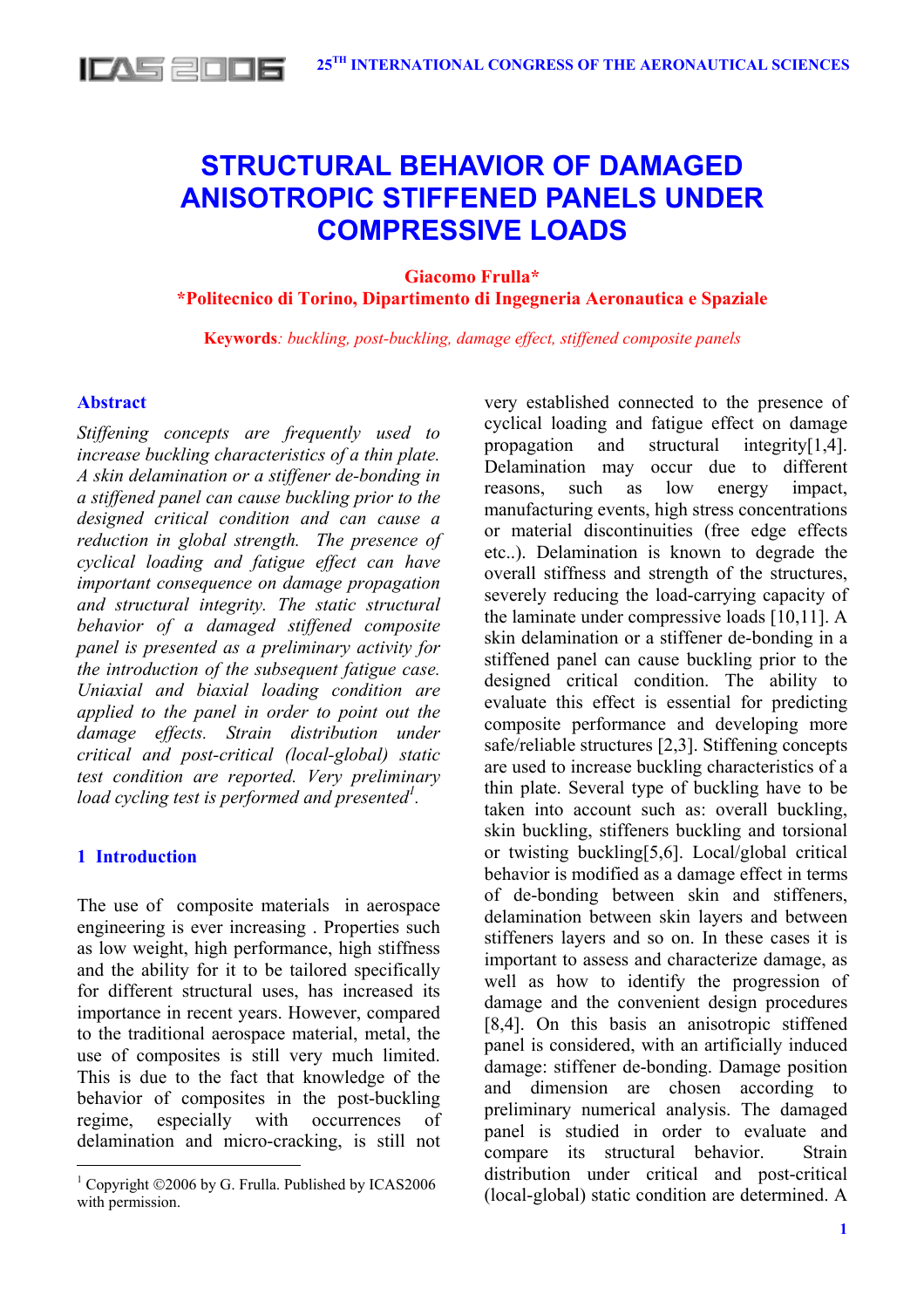comparison between undamaged and damaged case is obtained by numerical FE analysis. Biaxial and uniaxial compression static tests are performed and presented. Specific damage effects are pointed out. A subsequent experimental activity, considering cyclical compressive loading condition, is performed as a preliminary test set-up phase. Fatigue experimental evaluation is in progress.

# **2 Preliminary analysis of damage effect in stiffened panel**

A carbon/epoxy stiffened panel with a artificially simulated defect (skin-stiffener debonding) is investigated. A flat panel with four T-type stiffeners is considered. Stiffener width and height of 30mm is assumed. M40/epoxy material with standard properties and the following laminate lay-ups are introduced:  $[ (+-45)/0/ (+-45)/90]$ <sub>S</sub> for the panel,  $[ (+-45)/0<sub>6</sub>/(+45)/0]$ s for the stiffener cap and  $[ (+45)/0<sub>6</sub> / (+45)/0<sub>5</sub> ]$ <sub>S</sub> for stiffener web. Panel average thickness of 2.8mm is considered. Overall panel dimensions are 1000x700mm. The dimensions were reduced according to the assumed clamping condition adopted for the experimental phase [5,7]. Uniaxial compression and two biaxial cases were considered in this preliminary numerical analysis with an overall load per unit length ratio of  $0.15$  and  $0.2$ . Different numerical model can be found in the open literature in order to analyze a de-bonding configuration [9,11]. A preliminary structural definition of the stiffened panel was introduced according to [9]. A de-bonded length of the order of the stiffener distance is considered. Three types of damages are initially analyzed: type A introduces a de-bonding length of 100mm in the central part of one stiffener, type B duplicates the same de-bonding in the central part of two stiffeners, while type C considers a de-bonding length of 200mm in the central part of one stiffener. Other types of defects could be possible in stiffened panel such as delamination in the outer panel surface or near stiffener connection. They are typical of different operative damages or impacts and they will be

included in further analyses and investigations. In figure 1 a qualitative sketch of the three damages types are presented. Type C revealed an early initiation of the damage buckling phenomenon. For this reason a damage extension of more than 200mm is considered in the subsequent analysis and experimental configuration. A specific FE model was developed including a panel/stiffener debonding of 220mm. The panel is considered clamped along four edges. The applied longitudinal load was twice the critical load of the panel between two stringers [5,6] for the biaxial cases, while the uniaxial one was limited to 400kN considered sufficient for damage activation. Since this load level is under the local panel buckling, undamaged configuration was not studied for this case. Qualitative buckling shape is reported in figures 2 for the undamaged first biaxial case. The numerically determined local buckling level is little higher than the analytical one, due to a different stiffener-panel interface condition. Non linear static analysis was performed in order to obtain the post-critical panel behavior.



Figure 1: Damage types: A-B-C

Three half-waves are clearly developed in transversal direction. A displacement comparison is reported in figures 3 and 4. The localized buckling in the damaged area is evident in the first biaxial case but at a load level ratio of about 0.8 the deflection tends to be reduced and the undamaged case is followed. The mid-bay displacement in figure 4, clarifies the situation. Strain comparison is reported in figure 6. The damage deflection is very clear. The strain distribution is also shown in figures 5a and 5b for the first biaxial case. 60% and 80% load level are reported. The local buckling of the defect area is evident in figure 5a with the corresponding strain concentration at the interface. That deflection tends to be eliminated at higher load, as in figure 5b, where the three half-waves mode seems to be developed. The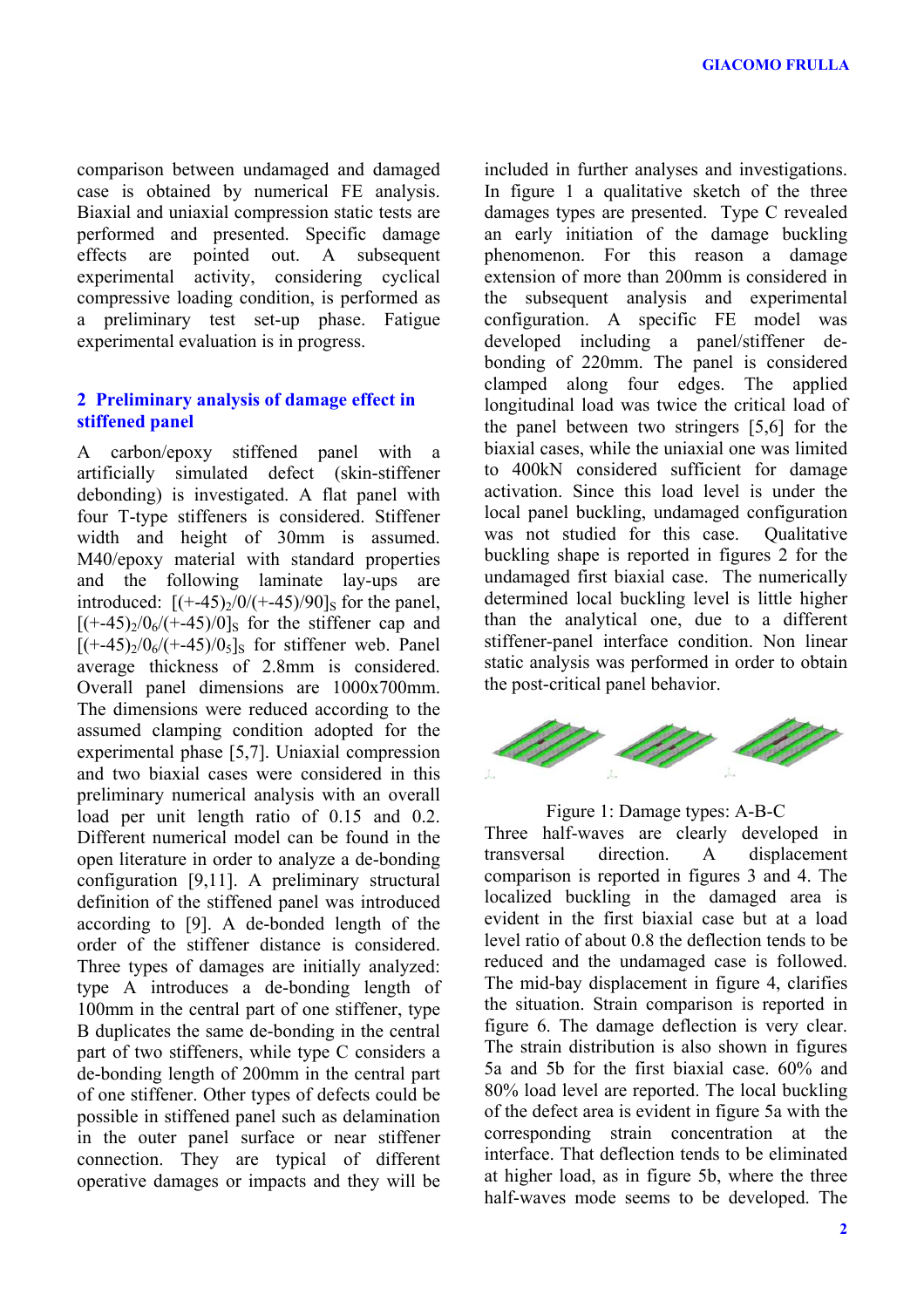uniaxial case in summarized in figure 7 where the strain behavior demonstrate an evident damage buckling at a load level ratio of about 0.72. In this case the maximum applied load was limited to a similar level used for the other cases in order to emphasize the defect deflection. As a conclusion of this preparatory activity, it is important to point out that in the uniaxial case a damage buckling is expected to occur in a well behaved shape. In the biaxial one the damage buckling is not so evident and a damage-global buckling coupling seems to occur at high transversal load.





# **4 Experimental static behavior**

Considering the preliminary evaluation, a testing sample was manufactured. It is a flat stiffened panel shown in figure 8a (flat side) and in figure 8b (stiffened side). Several strain gages (SG) are bonded back-to-back along mid-line and quarter-line panel position. The stiffened side is plotted in figure 9 with SG positions. Dashed and dotted lines indicate damage (253mm wide) position and back SG position respectively. The panel was prepared as shown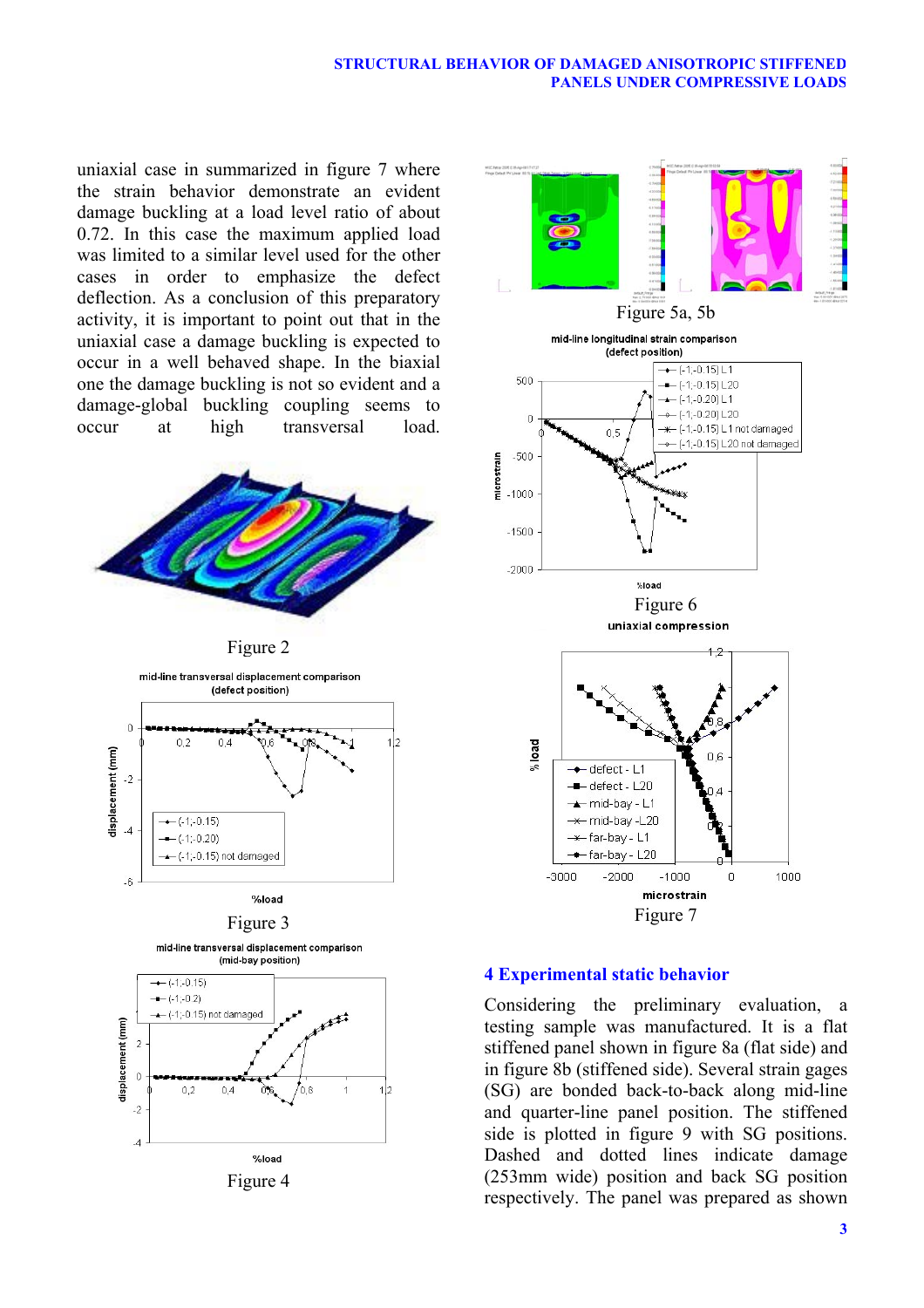in figure 10a. Two metal rails were used to obtain two opposite clamping terminals and lateral boundary conditions.





No initial imperfection seems detectable on the panel as in figure 10b. Biaxial compression test is considered at first. A load per unit length ratio *Ny/Nx* of 0.15 is applied. This load level introduces higher load ratio on the panel skin due to presence of the stiffeners. Transversal displacements are qualitatively detected by Shadow-Moirè method. The loading phase is reported in figures 11a, 11b (10kN and 200kN)



and figures 12a and 12b (225kN and 250kN). The lateral buckle, next to the defect position (left on the figure), seems more pronounced also if the plot is not so clear. However the central buckle is quite evident maintaining its shape up to the maximum applied load. The load level reached during the test was maintained low. The scope of the static test, in fact, was the activation of the panel deflection in the damage position in order to determine the mean load level for a subsequent cyclical loading phase. The longitudinal experimental strain distribution is shown in figure 13 and figure 14 for mid-line and quarter-line positions. While the quarterline distribution is quite close to the expected shape (three half-waves), the mid-line distribution reveals an unexpected behavior. The SG positioned on the damaged area tends to be strained higher than the near points. This fact can be considered as a tendency of the panel to move toward the stiffener avoiding the buckling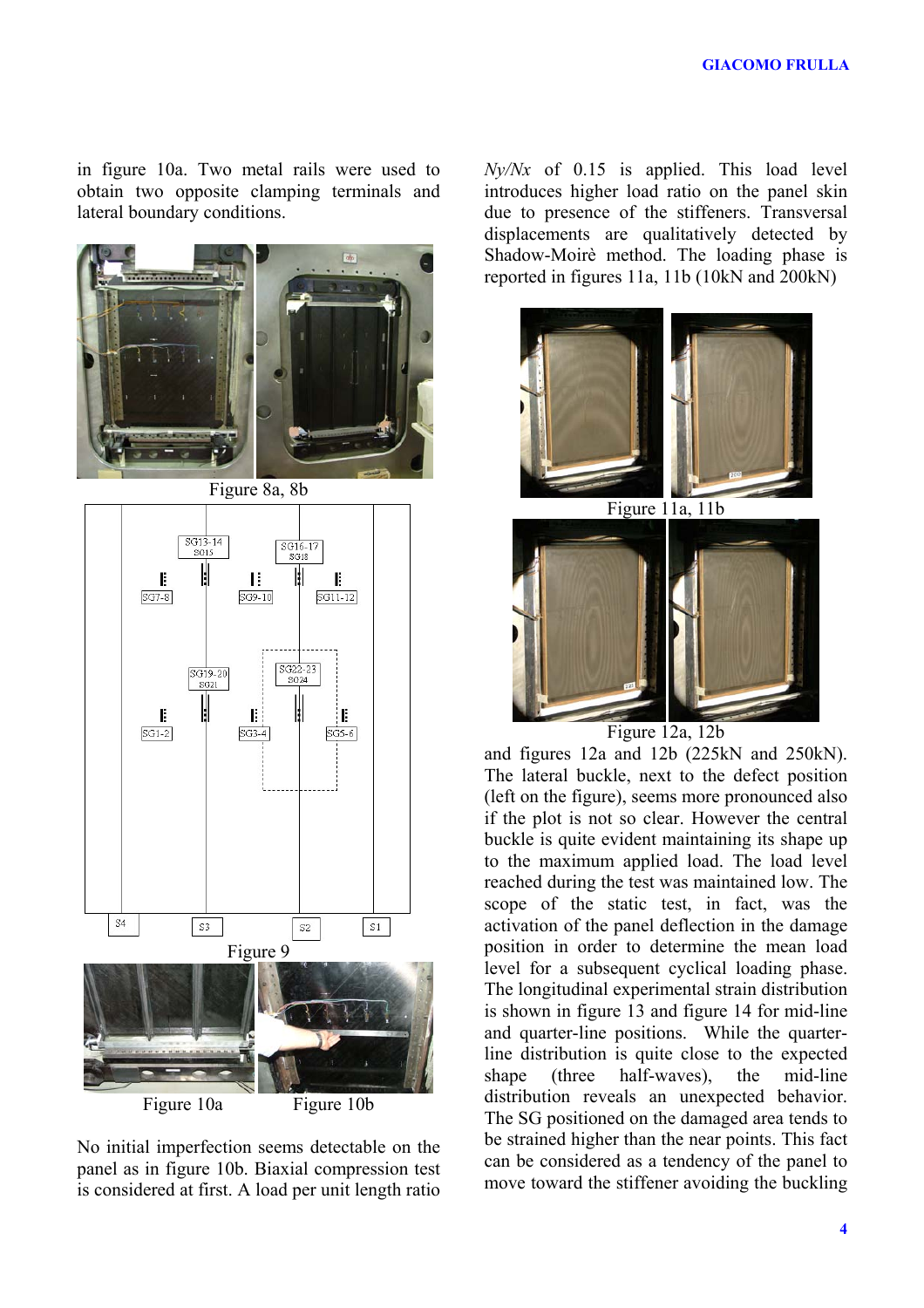of the damaged area. A buckle can be detected by SG5-6 reversal in the next-bay position (figure 15).





The average value follows the numerical undamaged one. The defect position is shown in figure 16. In this case the strain reversal due to the local panel buckling is not determined at all in contrast to the numerical expectations. The SG24 tends to the opposite direction revealing a combined stiffener-panel overall behavior. The SG22 and 23 are quite close to the undamaged results confirming the previous conclusion. A subsequent uniaxial compression was applied to the panel. In figure 17, the SG5-6 are reported. The graph indicate a loading phase and a restoring one. It is quite evident in this situation, the presence of a local damage buckling activation at a load ratio of about 0.52.



The restoring curve proceeds along a different path up to a load ratio of about 0.42 where it remains over the previous loading one. This "snap" phenomenon is also pointed out in figure 18 where the SG 22,23 and 24, are presented. The damage position demonstrates very clearly the snap local buckling effect. It is repetitive as the load is increased over the 0.52 value. In figure19 the Shadow –Moirè of the uniaxial case confirm the local buckling configuration. The strain distribution along the mid-line is presented in figure 20. Flat side and stiff side strains are reported. Buckling at defect position and snap effect are pointed out.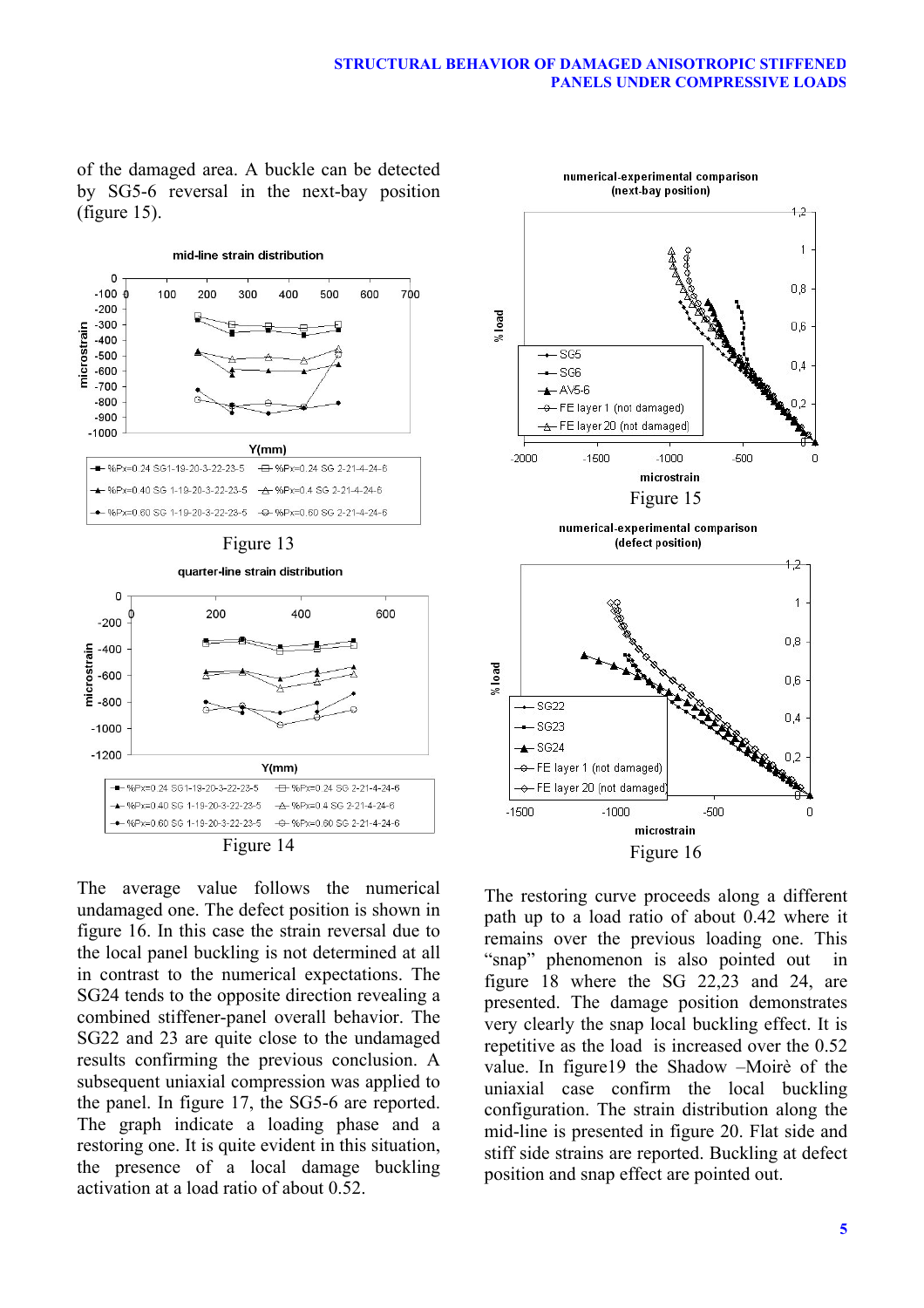

Figure 18: defect position



Figure 19: Load level ratio of 0.55



A numerical comparison is not possible in the post-buckling case due to the presence of snap situation that suggests the presence of a certain level of imperfection during test. A possible initial induced deflection at low load level seems evident as in figure 21. An improved FE analysis is requested. The presence of a "snap" buckling suggests the possibility to operate over the same load levels during fatigue loading condition: an amplification of the damage effect could be determined.



Figure 21: Imperfection at low load level

## **4 Preliminary fatigue test**

The uniaxial compression case is considered for this preliminary fatigue test. A low frequency (0.1Hz) loading condition is performed in order to evaluate the behavior of the damage and in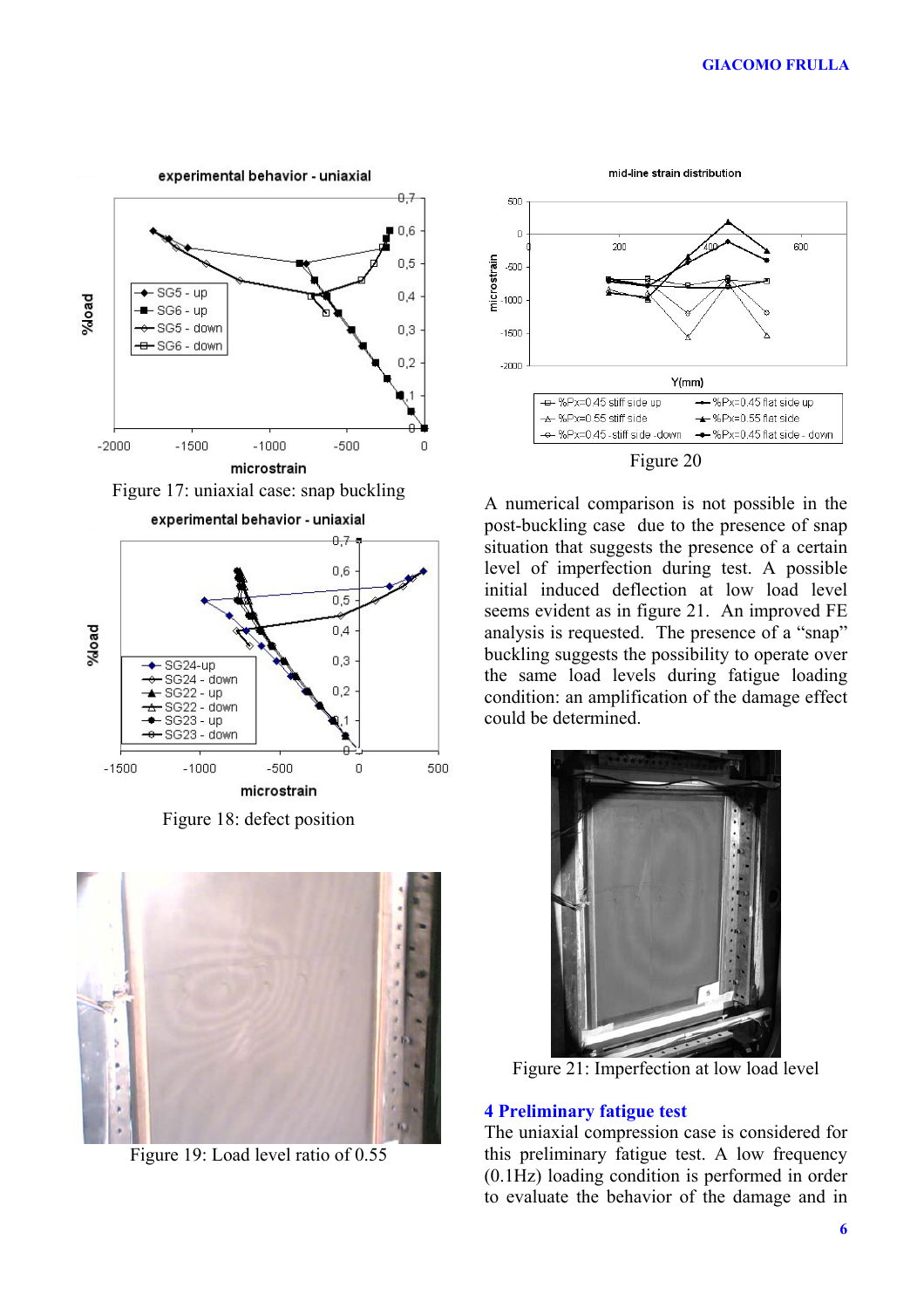order to asses the testing equipment. SG5, SG6 and SG 24 are retained during test assumed as the most representative of the situation. A first loading phase is presented in figure 22 showing the "snap" effect at 0.52 load level as previously determined. The damage buckling is quite evident following SG24 curve. Figure 23 presents the rough preliminary detected data after cycling. The load cycle is characterized by a maximum load ratio of 0.6 , a minimum load ratio of 0.5 and an amplitude of 0.05. The cycling curves follow the "after snap " path as indicated during static phase. The time history of the test case is presented in figure 24. A stiffness parameter is evaluated according to [7] in order to detect the damage effect. The stiffness parameter experimentally determined, is reported in figure 25 showing the damage behavior at the considered life. The stiffness parameter evaluation can be considered just one of the experimental method for damage detecting. It is easy to apply during test without any intrusive effect. However some improvements in the damage evaluation under fatigue has to be done in order have a better indication of the possible damage variation.

#### uniaxial case - loading phase